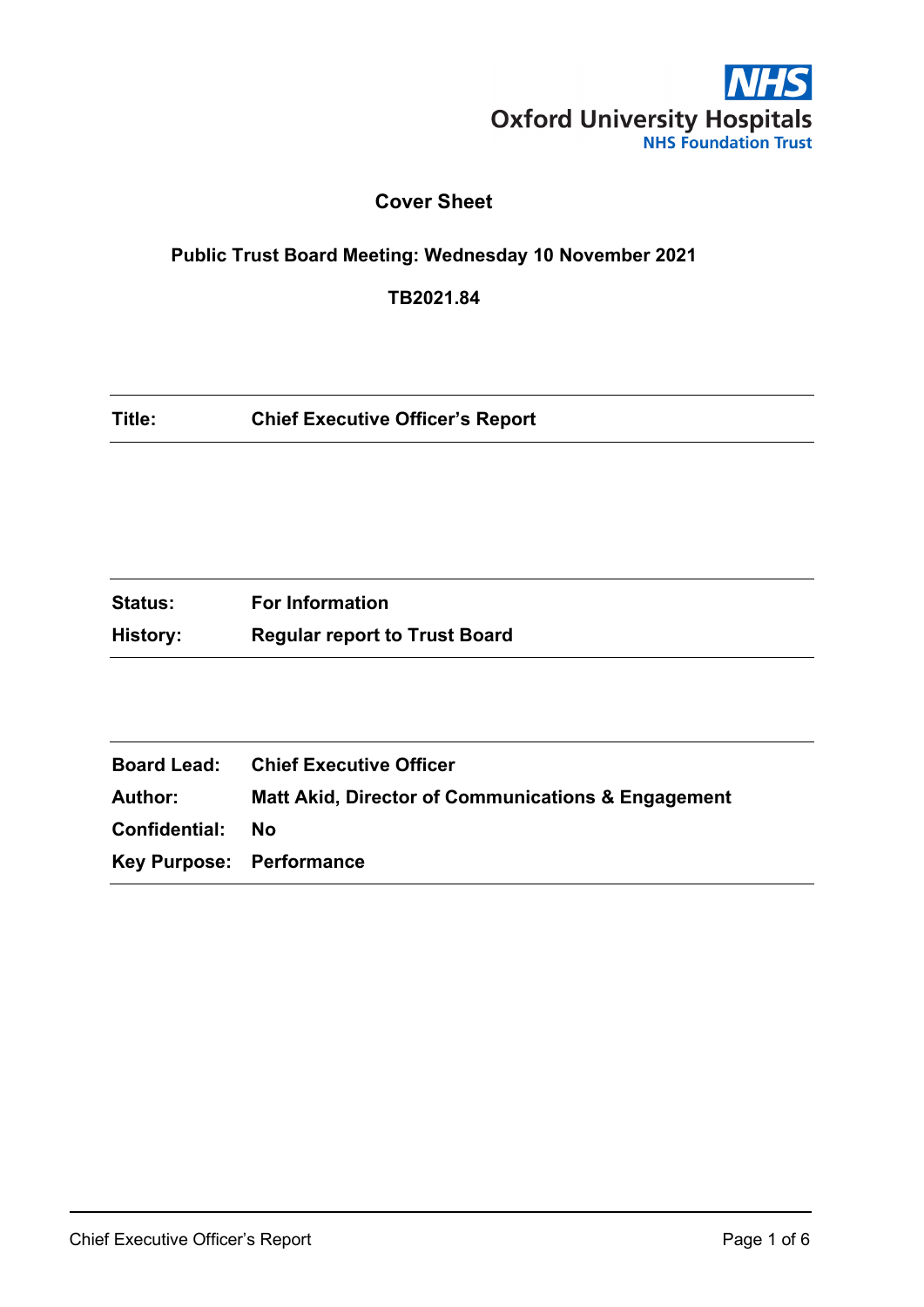7

# **Executive Summary**

 $\mathbf{r}$ 

| 1.  | Winter Vaccinations campaign launched to keep our staff and patients safe                               |
|-----|---------------------------------------------------------------------------------------------------------|
| 2.  | Film about Long COVID service premiered at annual meeting                                               |
| 3.  | 'Have your say – make your voice heard!' – NHS Staff Survey launched                                    |
| 4.  | <b>Celebrating Speak Up Month and Black History Month at OUH</b>                                        |
| 5.  | OUH nurses invited to the Chelsea Flower Show to see NHS garden                                         |
| 6.  | Wellbeing Check-ins for all #OneTeamOneOUH staff                                                        |
| 7.  | 'Topping out' marks milestone for Swindon Radiotherapy Centre                                           |
| 8.  | Congratulations to our award-winning #OneTeamOneOUH staff                                               |
| 9.  | <b>Oxford Biomedical Research Centre (BRC) news</b>                                                     |
| 10. | Oxford Academic Health Science Network (AHSN) and Oxford Academic<br><b>Health Partners (OAHP) news</b> |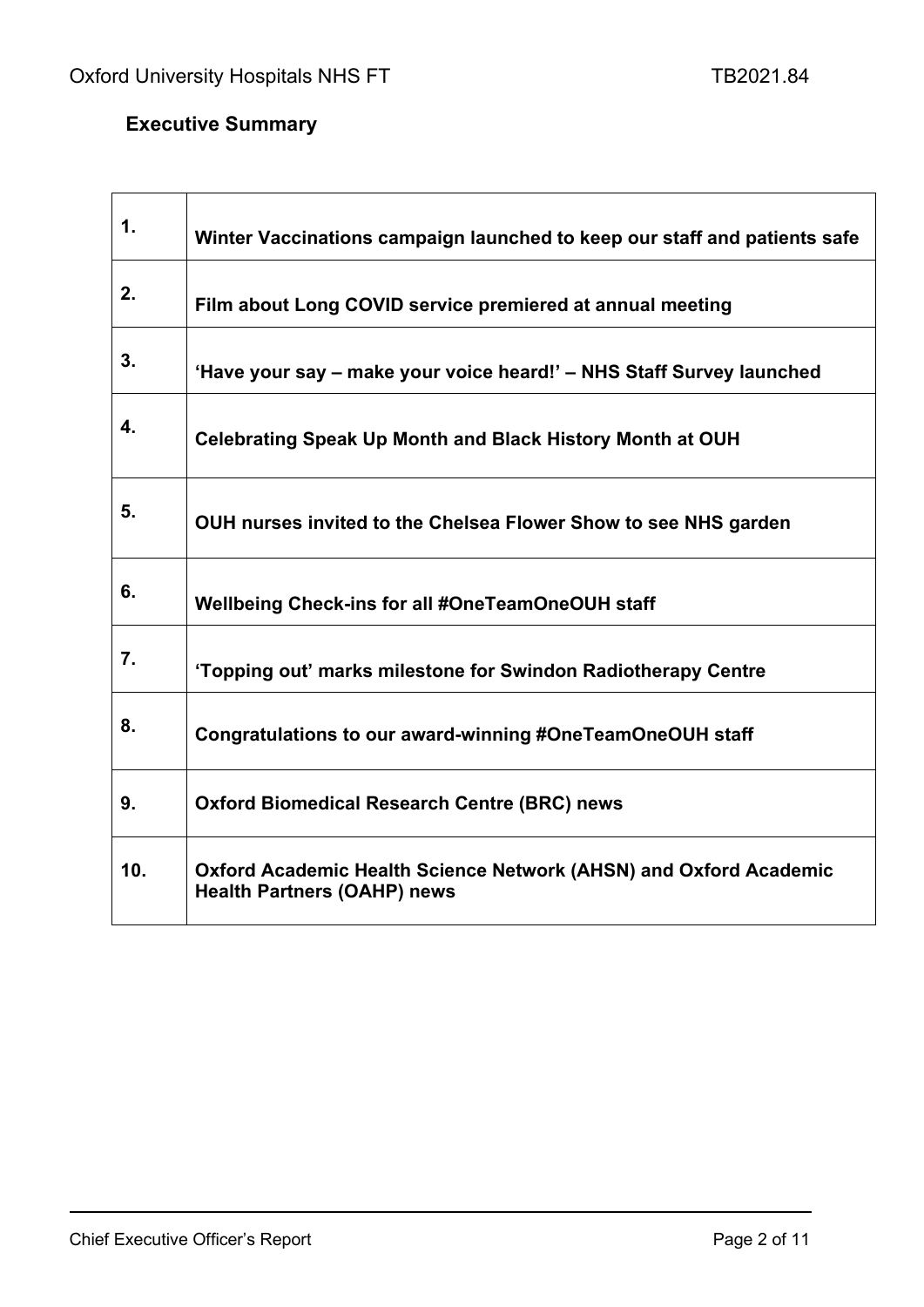# **Chief Executive Officer's Report**

### **1. Winter Vaccinations campaign launched to keep our staff and patients safe**

- **1.1.**We are encouraging all our #OneTeamOneOUH staff to have not only their annual flu vaccination but also their COVID-19 booster vaccination to protect themselves, their colleagues, our patients, and also their loved ones.
- **1.2.**Our staff flu vaccination programme was launched on 27 September and we launched our COVID-19 booster vaccination programme a week later on 4 **October**
- **1.3.**I would like to thank all staff who are involved in our Winter Vaccinations campaign including our army of vaccinators who have been trained to provide the flu vaccination in their areas of the Trust and our central team who are ably led by Professor Meghana Pandit, our Chief Medical Officer, and Sam Foster, our Chief Nursing Officer.
- **1.4.**We are also working with colleagues across the Oxfordshire health and care system – and the wider Buckinghamshire, Oxfordshire and Berkshire West Integrated Care System (BOB ICS) – to promote the benefits of vaccination for our patients and populations.
- **1.5.**The COVID-19 booster vaccination will increase the protection which people have from their first two doses and give longer term protection. As is the case with some other vaccines, levels of protection may begin to reduce over time so getting a COVID-19 booster is the best way for people to protect themselves, their family and friends this winter. [More information is available](https://www.ouh.nhs.uk/news/article.aspx?id=1657&returnurl=/news/archive.aspx&pi=0)  [on our website.](https://www.ouh.nhs.uk/news/article.aspx?id=1657&returnurl=/news/archive.aspx&pi=0)

#### **2. Film about Long COVID service premiered at annual meeting**

- **2.1.**Our new mini documentary *You are not alone – the Long COVID service* was premiered during the Trust's Annual Public Meeting on 28 September.
- **2.2.**It shows how OUH and Oxford Health NHS Foundation Trust staff are working together to tackle Long COVID through a joint service which includes doctors, nurses, psychologists, physiotherapists and occupational therapists.
- **2.3.**Our teams offer both physical and psychological assessments of patients, so they can be assessed and referred to the most appropriate treatment and rehabilitation services.
- **2.4.**It is good news for patients that we have joined forces with Oxford Health to create a comprehensive service to tackle Long COVID and give people the longer term care, support and rehabilitation they need.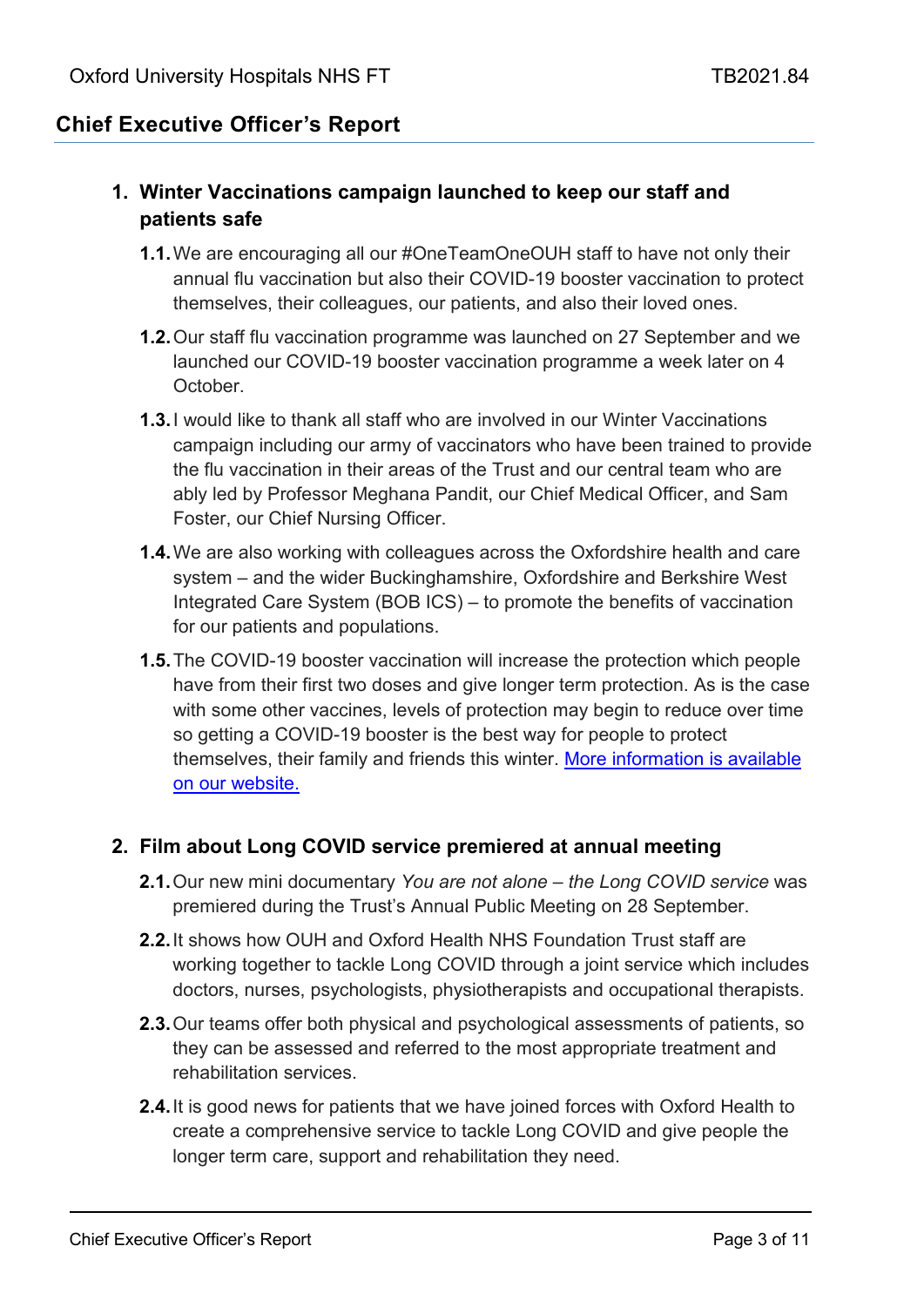- **2.5.**The mini documentary, produced by our in-house Oxford Medical Illustration team, features specialists from OUH and Oxford Health, as well as a patient who has benefited from the joint Long COVID service.
- **2.6.**Watch *You are not alone – [the Long COVID service](https://www.youtube.com/watch?v=LZKMNauuVCw)* on the OUH YouTube [channel](https://www.youtube.com/watch?v=LZKMNauuVCw)
- **2.7.**[Watch a recording of our Annual Public Meeting, also on our YouTube](https://www.youtube.com/watch?app=desktop&v=Rs58yFyZizk)  [channel](https://www.youtube.com/watch?app=desktop&v=Rs58yFyZizk)

### **3. 'Have your say – make your voice heard!' – NHS Staff Survey launched**

- **3.1.**All Trust staff are invited to have their say and make their voices heard by taking part in this year's NHS Staff Survey.
- **3.2.**In a personal message to all OUH staff to launch the annual survey on Monday 27 September, our Chief People Officer Terry Roberts said: "2021 has been another hugely challenging year for all of us due to the COVID-19 pandemic.
- **3.3.**"This is your chance to say how it feels to work at OUH so that we can learn from what you tell us and make positive changes in response to your feedback.
- **3.4.**"Your views really do matter and my Trust Board colleagues and I are personally committed to learning from your experiences in order to shape further improvements so that OUH is a great place to work."
- **3.5.**The Staff Survey window closes on Friday 26 November and we aim to continue the improvements we have seen in recent years in both the number of staff taking the opportunity to complete the survey and the percentage of staff who would recommending OUH to their friends and family.
- **3.6.**Our response rate has increased from 38.8% in 2017 to 53.1% in 2020 while we have also seen a significant improvement in staff recommending OUH as a place to be treated and as a place to work.
- **3.7.**In the 2020 survey, 83% of staff said they would recommend OUH as a place to be treated – up from 78% in 2019 – and 70% of staff said they would recommend OUH as a place to work – up from 64% in 2019.

# **4. Celebrating Speak Up Month and Black History Month at OUH**

**4.1.**Our #OneTeamOneOUH staff were invited to have their say and make their voices heard by taking part in activities to celebrate Speak Up Month and Black History Month in October.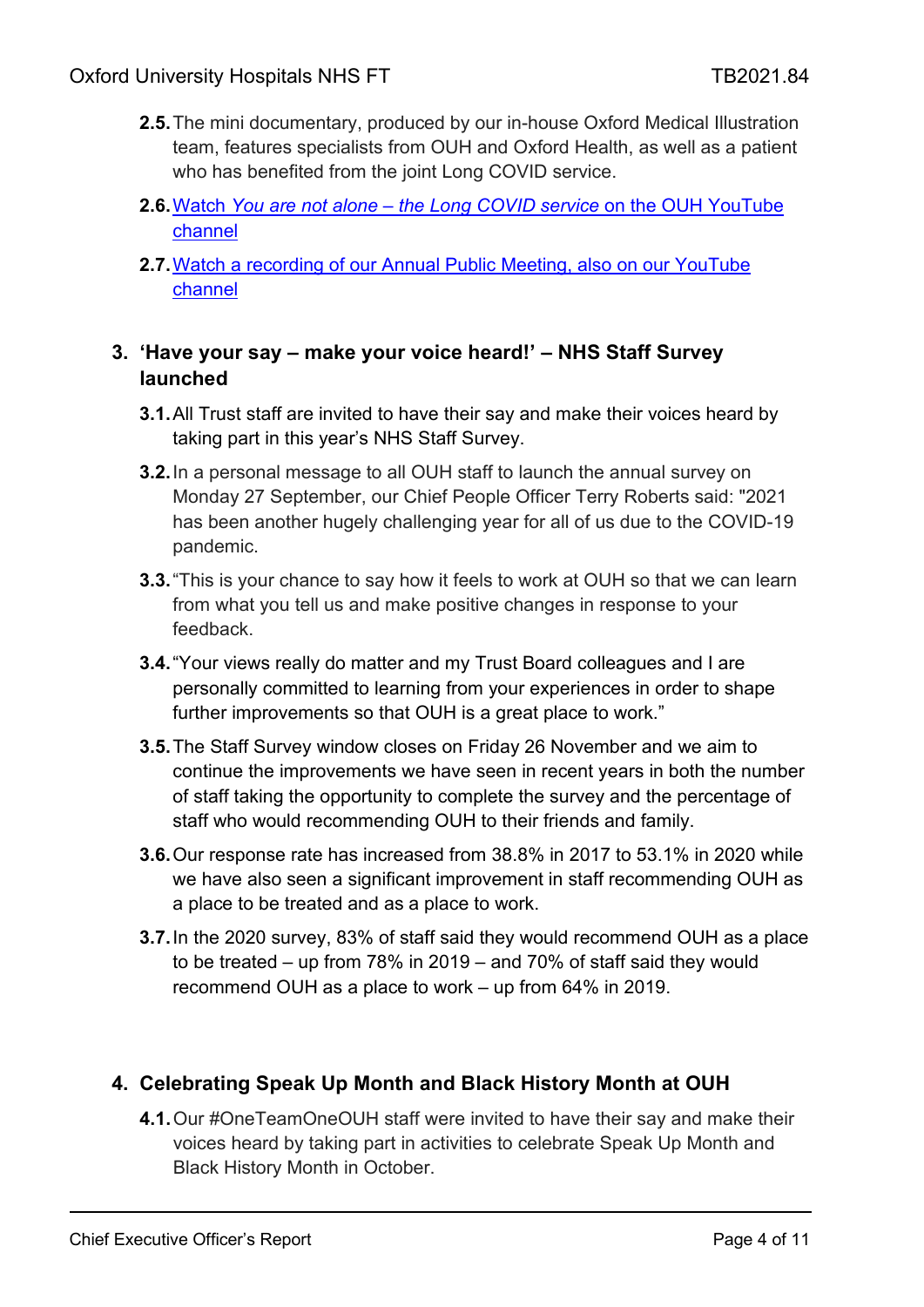- **4.2.**October is designated by the [National Guardian's Office](https://nationalguardian.org.uk/speaking-up/what-is-speaking-up/) as the annual Speak Up Month and our Freedom to Speak Up (FtSU) team ran a range of activities, aimed at showing how everyone has a part to play in making speaking up business as usual at OUH.
- **4.3.**I hosted a virtual listening event with Claire Flint (Non-Executive Director lead for FtSU), Eileen Walsh (Executive Director lead for FtSU) and Professor Tony Schapira (Non-Executive Director), the FtSU team ran roadshows events on all four of our hospital sites and at OUH Cowley, and we posted regular updates also been busy on the Trust's social media channels.
- **4.4.**[Black History Month](https://www.blackhistorymonth.org.uk/) is an annual event which takes place every October to recognise and celebrate the outstanding contribution that people of African and Caribbean descent have made to the UK over many generations, including in the NHS.
- **4.5.**Our Black, Asian and Minority Ethnic (BAME) Staff Network, working in partnership with our Equality, Diversity and Inclusion team, organised two virtual events for staff to mark Black History Month. These events were open to all staff working across BOB ICS.
- **4.6.**Joy Warmington (Non-Executive Director) talked about the role of allyship in the NHS while Terry Roberts (Chief People Officer) led a session on the career journeys of black leaders in the NHS with Karen Bonner (Chief Nurse, Buckinghamshire Healthcare NHS Trust) and Thanda Mhlanga (Equality, Diversity and Inclusion Manager - Workforce, Berkshire Healthcare NHS Foundation Trust).
- **4.7.**I would like to thank all staff who went the extra mile to mark Speak Up Month and Black History Month, helping to embed a culture of civility and respect in the Trust and furthering the equality, diversity and inclusion agenda at OUH.

#### **5. OUH nurses invited to the Chelsea Flower Show to see NHS garden**

- **5.1.**[A garden at September's RHS Chelsea Flower Show celebrated the tireless](https://www.ouh.nhs.uk/news/article.aspx?id=1643&returnurl=/news/archive.aspx&pi=0)  [work of NHS staff, as well as commemorating all key worker efforts](https://www.ouh.nhs.uk/news/article.aspx?id=1643&returnurl=/news/archive.aspx&pi=0)  [throughout the COVID-19 pandemic](https://www.ouh.nhs.uk/news/article.aspx?id=1643&returnurl=/news/archive.aspx&pi=0) – and two of our nursing staff who have been on the frontline at the John Radcliffe Hospital in Oxford during the pandemic were invited to see it in situ.
- **5.2.**[Finding Our Way: An NHS Tribute Garden](https://www.rhs.org.uk/shows-events/rhs-chelsea-flower-show/Gardens/2021/finding-our-way-an-nhs-tribute-garden) was designed by Naomi Ferrett-Cohen for OUH and the University of Oxford.
- **5.3.**Katy Mimpress, Matron in the Emergency Department (A&E) at the John Radcliffe Hospital, and Ade Adegboyega, Ward Sister on John Warin Ward at the JR where many COVID-19 patients have been treated, were invited to visit the garden and experience it for themselves during the Show.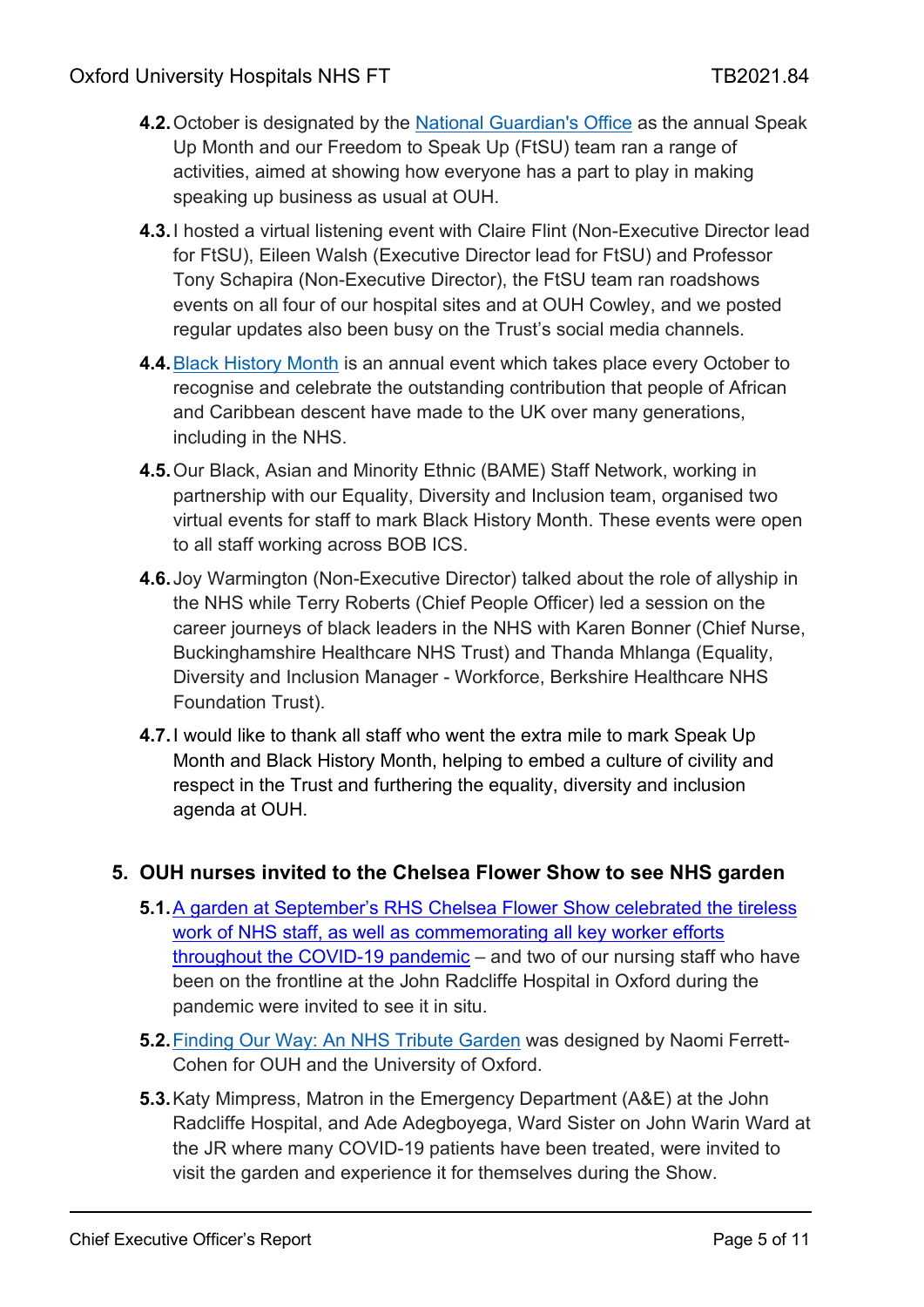- **5.4.**They also met renowned chef Raymond Blanc OBE who spent a month at the John Radcliffe Hospital fighting COVID-19 after being admitted in December 2020.
- **5.5.**He recently held a party at his Oxfordshire restaurant Le Manoir aux Quat' Saisons for OUH staff to say thank you for the care they gave him.
- **5.6.**Raymond Blanc said: "It was wonderful to see the garden in bloom. I am incredibly grateful for the NHS, and am so pleased that everyone's hard work is being marked in this way."

# **6. Wellbeing Check-ins for all #OneTeamOneOUH staff**

- **6.1.**Earlier this year we introduced our *[Growing Stronger Together -](https://www.ouh.nhs.uk/working-for-us/staff/occupational-health/staff-wellness/growing-stronger-together.aspx) Rest, [Reflect, Recover](https://www.ouh.nhs.uk/working-for-us/staff/occupational-health/staff-wellness/growing-stronger-together.aspx)* programme to support the health and wellbeing of all #OneTeamOneOUH staff both as individuals and in their teams.
- **6.2.**As part of *Growing Stronger Together*, in September we launched Wellbeing Check-ins for every member of staff. This is a one-to-one 'touch base' conversation that provides a moment to pause and check if staff have any new or ongoing wellbeing needs.
- **6.3.**This is a really important development as we prepare for what promises to be another very challenging winter for the NHS nationally and locally.
- **6.4.**Many teams from across OUH have also taken part in R3P (Recovery, Readjustment and Reintegration) workshops for more in-depth discussions about people's experiences of working during the pandemic.
- **6.5.**Thanks to a successful bid for funding from NHS Charities Together by Oxford Hospitals Charity, a [dedicated Psychological Medicine Staff Support](https://www.ouh.nhs.uk/news/article.aspx?id=1569)  [Service](https://www.ouh.nhs.uk/news/article.aspx?id=1569) was also created earlier this year.
- **6.6.**These are all important developments as we prepare for what promises to be another very challenging winter for the NHS nationally and locally.

### **7. 'Topping out' marks milestone for Swindon Radiotherapy Centre**

- **7.1.**I am delighted that the development of our new Swindon Radiotherapy Centre – on the Great Western Hospital site – is progressing well.
- **7.2.** It moved a step closer to completion with a 'topping out' ceremony on [Monday 13 September](https://www.ouh.nhs.uk/news/article.aspx?id=1631&returnurl=/news/archive.aspx&pi=1) – Jason Dorsett, our Chief Finance Officer, and Dr Claire Hobbs and Carol Scott from the OUH Radiotherapy Service were joined by Kevin McNamara, Chief Executive of Great Western Hospitals NHS Foundation Trust, and ambassadors from the Brighter Futures fundraising campaign.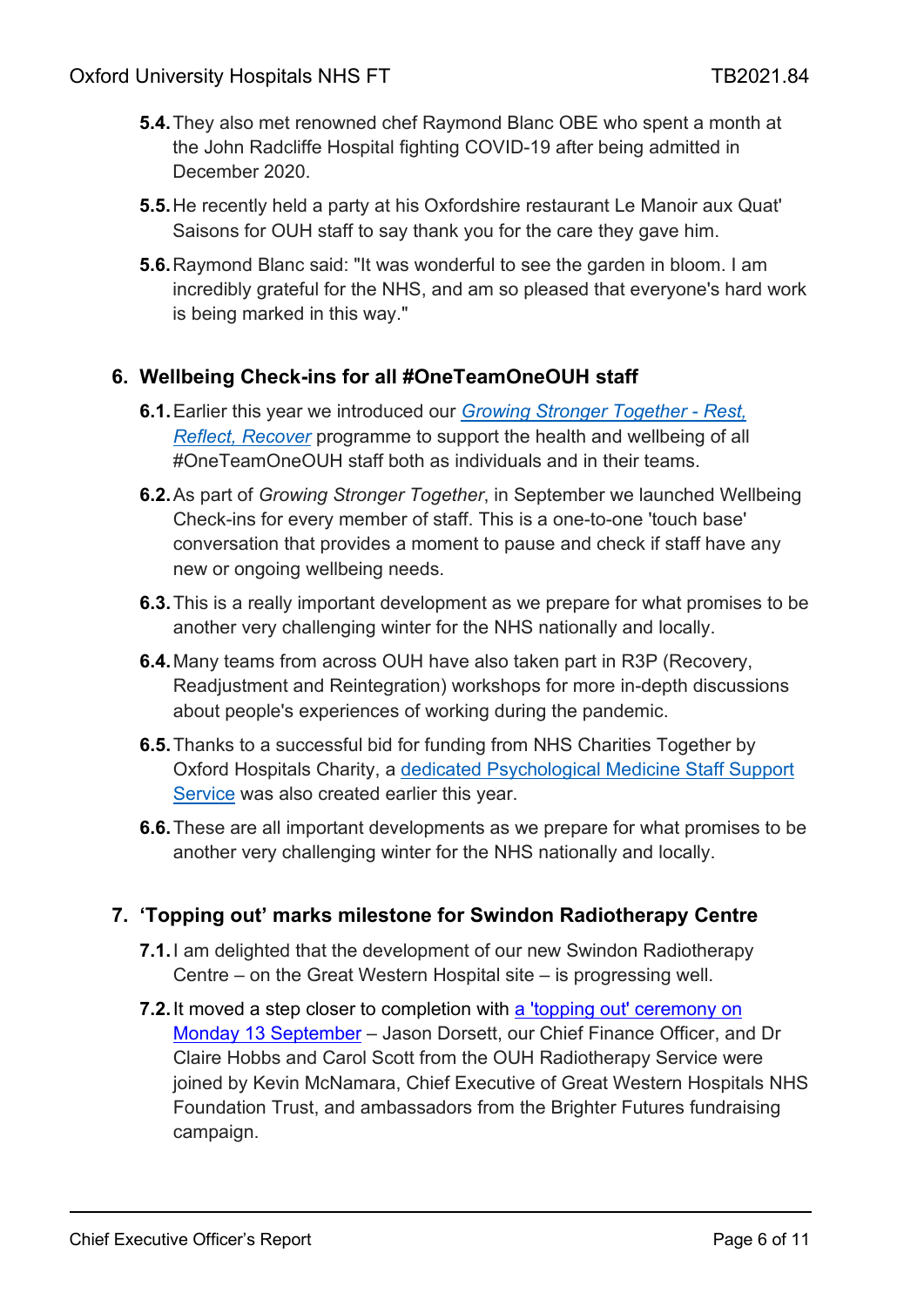- **7.3.**The OUH Swindon Radiotherapy Centre will ensure that cancer patients and their families have a service closer to home which will not only provide high quality care and treatment but also reduce travel time.
- **7.4.**It is estimated that the new centre will save more than 13,000 journeys to Oxford every year. It is a significant expansion of our existing radiotherapy service, currently provided from the Churchill Hospital in Oxford.

### **8. Congratulations to our award-winning #OneTeamOneOUH staff**

- **8.1.OUH** won the [Changing Culture Award category at the](https://www.ouh.nhs.uk/news/article.aspx?id=1641&returnurl=/news/archive.aspx&pi=0) *Health Service Journal (HSJ)* [Patient Safety Awards](https://www.ouh.nhs.uk/news/article.aspx?id=1641&returnurl=/news/archive.aspx&pi=0) on 20 September in recognition of our Quality Improvement (QI) Hub, which brings together examples of improvement across the organisation to provide a single platform to celebrate and learn from in order to establish a culture in which our staff feel supported to improve patient and staff experience
- **8.2.**The **Early Phase Clinical Trials Team**, based at the Churchill Hospital in Oxford, won the [Excellence in Cancer Research Nursing category at the](https://www.ouh.nhs.uk/news/article.aspx?id=1655&returnurl=/default.aspx&pi=0)  [RCN Nursing Awards](https://www.ouh.nhs.uk/news/article.aspx?id=1655&returnurl=/default.aspx&pi=0) on 12 October
- **8.3.Dr Sarah Griffiths**, who practises under the name **Dr Sarah McKelvie** as a Specialist Registrar in Geriatrics at OUH, won the [FA & McDonald's](https://www.ouh.nhs.uk/news/article.aspx?id=1656&returnurl=/default.aspx&pi=0)  [Grassroots Bobby Moore award](https://www.ouh.nhs.uk/news/article.aspx?id=1656&returnurl=/default.aspx&pi=0) after establishing Summertown Warriors, a new opportunity for children with Cerebral Palsy to take part in football
- **8.4.Ariel Lanada**, a senior nurse who also chairs the OUH Black, Asian and Minority Ethnic (BAME) Staff Network, was shortlisted in the [Nurse of the](https://www.ouh.nhs.uk/news/article.aspx?id=1602&returnurl=/news/archive.aspx&pi=0)  [Year category of the](https://www.ouh.nhs.uk/news/article.aspx?id=1602&returnurl=/news/archive.aspx&pi=0) *Nursing Times* Awards on 27 October
- **8.5.**Consultant Midwife **Heidi Ottosen** and Bereavement Midwife Support Worker **Candice Noonan** were both shortlisted for the [Royal College of](https://www.ouh.nhs.uk/news/article.aspx?id=1615&returnurl=/news/archive.aspx&pi=0)  [Midwives \(RCM\) Awards](https://www.ouh.nhs.uk/news/article.aspx?id=1615&returnurl=/news/archive.aspx&pi=0) on 27 October – Candice won the Maternity Support Worker of the Year Award
- **8.6.**Medical Secretary **Ros Charlett** is shortlisted in the [Admin & Clerical](https://www.ouh.nhs.uk/news/article.aspx?id=1621&returnurl=/news/archive.aspx&pi=0)  [category of the Unsung Hero Awards](https://www.ouh.nhs.uk/news/article.aspx?id=1621&returnurl=/news/archive.aspx&pi=0) – winners will be announced on 12 November
- **8.7.Professor Bee Wee**, a Consultant in Palliative Care at Sobell House Hospice on our Churchill Hospital site in Oxford, is named by *Health Service Journal*  in a prestigious list of the 50 Black, Asian and Minority Ethnic (BAME) people who will exercise the most power and/or influence in the English NHS and health policy over the next 12 months – Bee, who is also NHS England's National Clinical Director for Palliative and End of Life Care, has previously [received a CBE for her contribution to palliative care](https://www.ouh.nhs.uk/news/article.aspx?id=1147)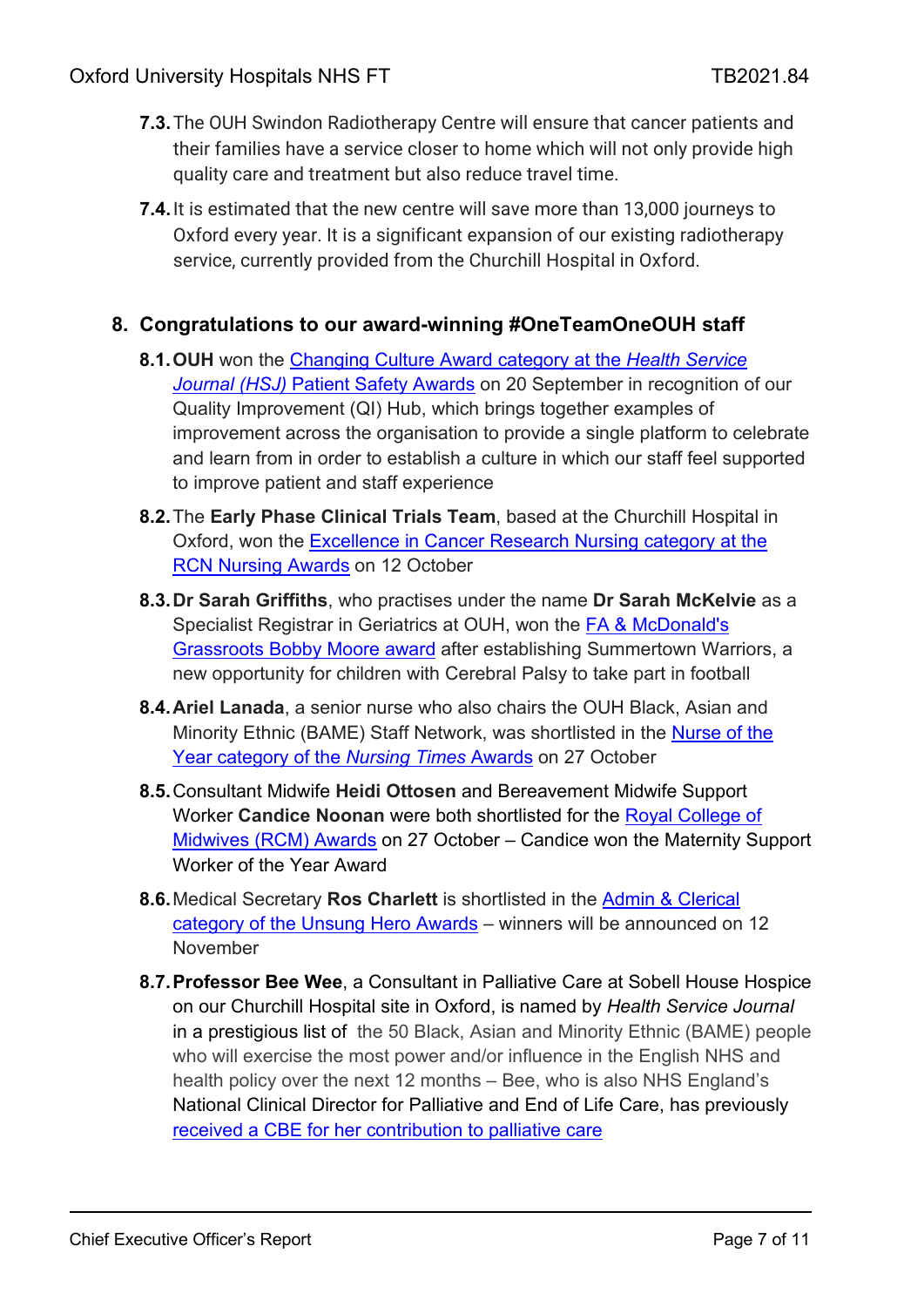**8.8.**Senior Press & Communications Officer **George Welch** won the [Regional](https://www.ouh.nhs.uk/news/article.aspx?id=1639&returnurl=/news/archive.aspx&pi=0)  Rising Star - [South East Award at the NHS Communicate Awards](https://www.ouh.nhs.uk/news/article.aspx?id=1639&returnurl=/news/archive.aspx&pi=0) in September

### **9. Oxford Biomedical Research Centre (BRC) news**

#### **9.1.COVID-19 research news**

The latest findings of an [ongoing national study](https://oxfordbrc.nihr.ac.uk/vaccination-still-best-protection-but-less-effective-against-delta-variant-study-finds/) of COVID-19 immunity in households across the UK has found that both the Pfizer-BioNTech and the Oxford-AstraZeneca vaccines offer good protection against new infections of the Delta variant of concern, but that effectiveness is reduced compared with the Alpha variant. The COVID-19 infection survey, led by the University of Oxford and the Office for National Statistics, found that having two vaccine doses remains the most effective way to ensure protection against the Delta variant. The Chief Investigator on the study is Professor Sarah Walker, the Oxford BRC's Co-theme Lead for Antimicrobial Resistance and Modernising Microbiology.

Oxford researchers will be involved in a major new study seeking to understand [why](https://oxfordbrc.nihr.ac.uk/new-study-launched-to-understand-vaccine-escape/)  [some people become infected with COVID-19 after vaccination](https://oxfordbrc.nihr.ac.uk/new-study-launched-to-understand-vaccine-escape/) or prior infection while others do not. Oxford BRC-supported investigators already involved in the Protective Immunity from T-Cells in Healthcare workers (PITCH) study will be part of a consortium of academic partners involved in the new study. They will look at a number of research cohorts and assess their detailed immune system response to COVID-19 infections and vaccinations. The study will assess how long immunity from vaccinations lasts, how the timeline differs between the different vaccines. and how changes in the SARS-CoV-2 virus genetic make-up might evade the immune response.

Oxford researchers have found a [correlation](https://oxfordbrc.nihr.ac.uk/mait-cell-activation-may-play-role-in-covid-19-deaths-study-finds/) between deaths from COVID-19 infections and a poorly coordinated systemic immune response, as well as increased activity by Mucosal Associated Invariant T cells, or **'**MAIT cells'. The study, which included Oxford BRC-supported researchers, suggests there is a link between inflammatory responses in the body and increased mortality.

A paper published as part of the RECOVERY Trial, the world's largest randomised trial of potential COVID-19 treatments, has been named the *BMJ*'s [UK](https://oxfordbrc.nihr.ac.uk/recovery-trial-paper-wins-bmjs-research-paper-of-the-year-award/)  [Research Paper of the Year.](https://oxfordbrc.nihr.ac.uk/recovery-trial-paper-wins-bmjs-research-paper-of-the-year-award/) The paper on the effectiveness of dexamethasone in hospitalised COVID-19 patients, was published in the *New England Journal of Medicine* in June 2020. Dexamethasone, an inexpensive steroid, was the world's first effective, readily available treatment for COVID-19.

The COVID Moonshot, a non-profit, open-science consortium aiming to discover affordable and easily manufactured antiviral drugs against COVID-19 and future viral pandemics, [has received £8 million in funding](https://oxfordbrc.nihr.ac.uk/moonshot-initiative-to-develop-affordable-covid-19-antivirals-gets-funding-boost/) from the Wellcome Trust, on behalf of the Covid-19 Therapeutics Accelerator. The University of Oxford, the Oxford BRC and Diamond Light Source, the UK's national synchrotron science facility, have been key players in progressing the COVID Moonshot initiative.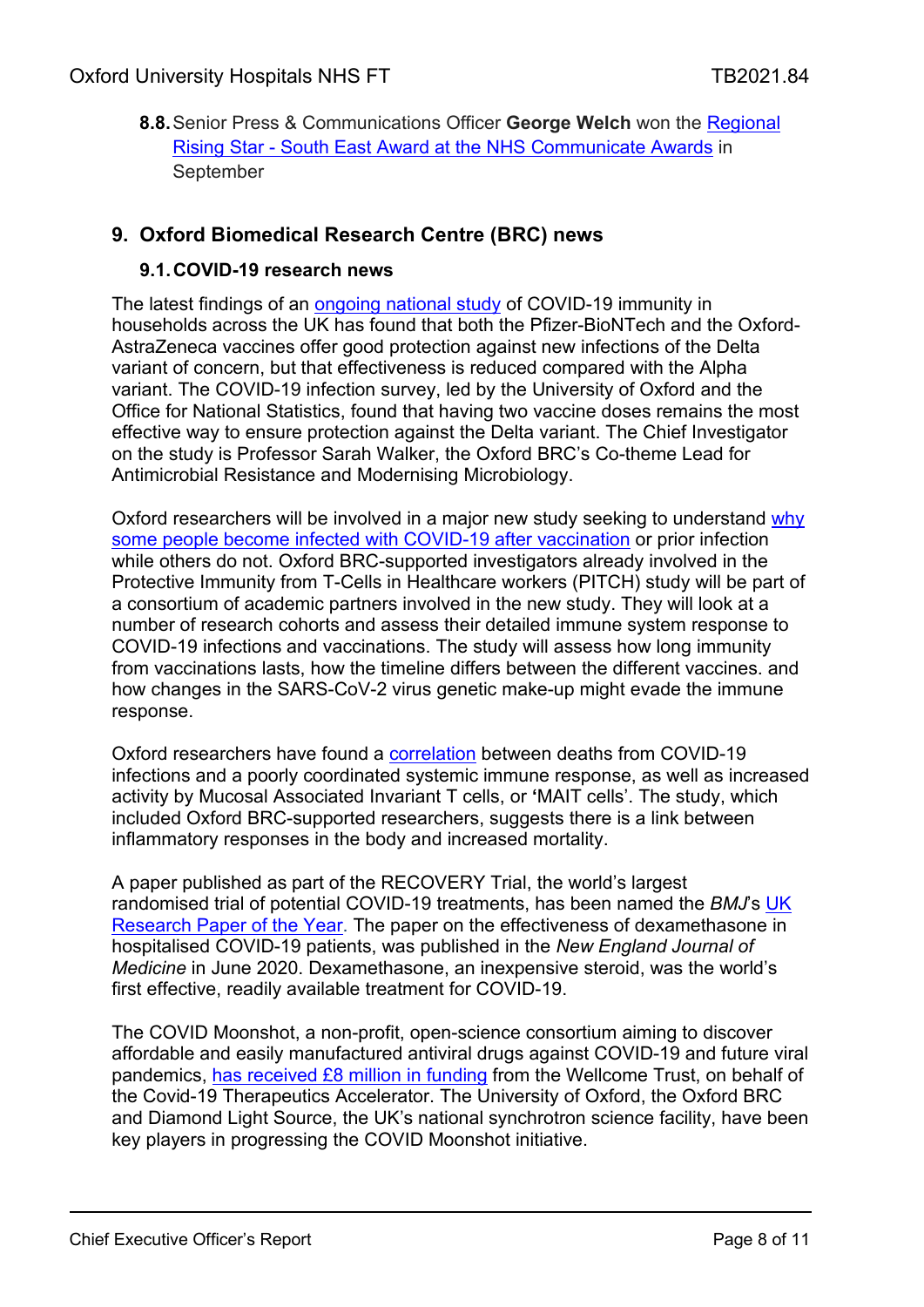### **9.2.Other Oxford BRC news**

Volunteers in Oxfordshire are taking part in a new study that will trial a [revolutionary](https://oxfordbrc.nihr.ac.uk/new-multi-cancer-early-detection-blood-test-study-opens/)  [new blood test](https://oxfordbrc.nihr.ac.uk/new-multi-cancer-early-detection-blood-test-study-opens/) that can detect more than 50 types of cancer before symptoms appear. The aim of the SYMPLIFY study, which is led by the University of Oxford and is open to patients treated at OUH, is to demonstrate how the Galleri test, which uses sequencing technology to check for the earliest signs of cancer in the blood, could be used to increase cancer detection rates and improve diagnostic pathways. The research team, which is supported by the Oxford BRC, aims to recruit around 6,000 patients with early signs and symptoms that may indicate cancer, and has already recruited 500 participants across the Thames Valley.

Oxford University researchers have found that [blood pressure medication is still](https://oxfordbrc.nihr.ac.uk/lowering-blood-pressure-still-beneficial-for-the-heart-in-old-age/)  [effective](https://oxfordbrc.nihr.ac.uk/lowering-blood-pressure-still-beneficial-for-the-heart-in-old-age/) at reducing the risk of a heart attack and stroke in old age, even if blood pressure is in an apparently healthy range. The research by Professor Kazem Rahimi, who is supported by the Oxford BRC and the British Heart Foundation, follows uncertainty about whether blood pressure medication should be given to elderly patients to reduce their cardiovascular risk when their blood pressure is not substantially raised.

A new study has provided the most detailed analysis so far of the prenatal [development of blood and immune cells](https://oxfordbrc.nihr.ac.uk/new-atlas-reveals-pre-birth-development-of-blood-cells-in-bone-marrow/) in the bone marrow. The study is part of the Human Cell Atlas (HCA) initiative to provide comprehensive reference maps of every cell type in the human body. The study includes a team from the MRC Weatherall Institute of Molecular Medicine, whose work is supported by the Oxford BRC. The study, funded by the Wellcome Sanger Institute, pinpoints a specific sixto-seven-week window in the second trimester of pregnancy, during which the full range of blood and immune cells are established in the bone marrow. This information will be valuable for researchers exploring how changes in the blood and immune system can lead to diseases such as cancers.

Researchers are developing an artificial intelligence (AI) [algorithm to diagnose deep](https://oxfordbrc.nihr.ac.uk/researchers-develop-algorithm-to-diagnose-deep-vein-thrombosis/)  [vein thrombosis](https://oxfordbrc.nihr.ac.uk/researchers-develop-algorithm-to-diagnose-deep-vein-thrombosis/) (DVT) more quickly and as effectively as traditional radiologistinterpreted diagnostic scans, potentially cutting down long patient waiting lists and avoiding patients unnecessarily receiving drugs to treat DVT when they don't have it. The study, supported by the Oxford BRC, is the first to show that machine learning algorithms can potentially diagnose DVT, which, if left untreated, can lead to fatal blood clots in the lungs.

Throughout October, the Oxford BRC took part in the NIHR's Your Path in Research campaign, which aims to encouraging healthcare professionals to become more engaged in research. This has included [profiles of OUH nurses, midwives and allied](https://oxfordbrc.nihr.ac.uk/your-path-in-research-joanna-snowball/)  [health professionals \(AHPs\)](https://oxfordbrc.nihr.ac.uk/your-path-in-research-joanna-snowball/) who have got involved in research as a way of improving patient care.

The second edition of the Oxford BRC's [Next Generation Leaders Programme](https://oxfordbrc.nihr.ac.uk/next-generation-of-healthcare-leaders-showcase-projects/) came to a successful close on 6 September with the 25 course participants presenting the healthcare research quality improvement projects that they had been working on. The programme has been commissioned and designed by the BRC to enable early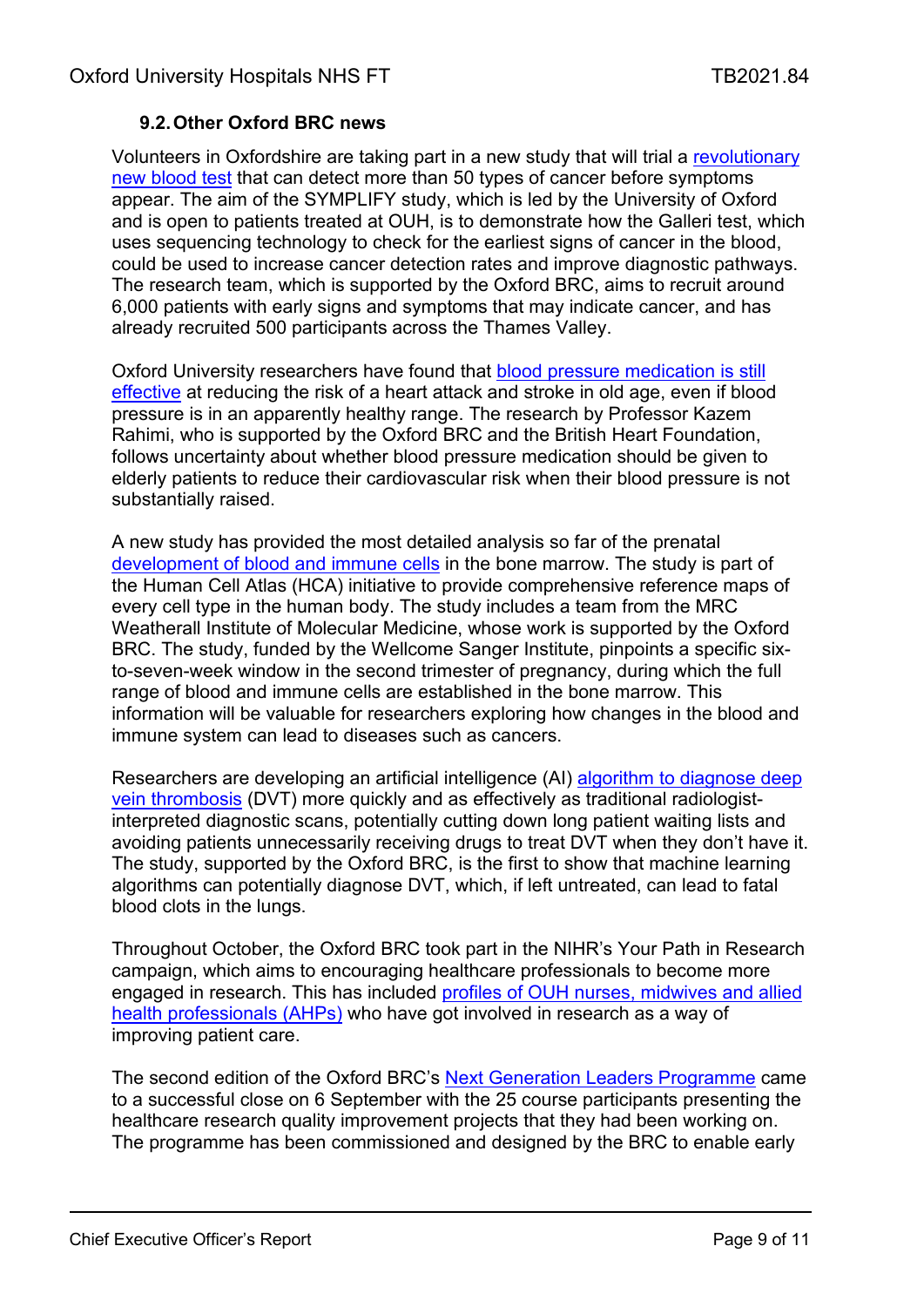to mid-career researchers and health professionals to develop key skills in leadership and management capability.

To mark Black History Month, the Oxford BRC sponsored an [online talk](https://oxfordbrc.nihr.ac.uk/brc-event/black-history-month-online-talk-patrick-vernon-inequalities-in-healthcare-and-research/) on 13 October by health activist, social commentator and cultural historian Patrick Vernon OBE, who discussed inequalities in healthcare and research, seen through the lens of Black British history.

#### **10.Oxford Academic Health Science Network (AHSN) and Oxford Academic Health Partners (OAHP) news**

#### **10.1. Oxford Academic Health Science Network (AHSN) news**

New health minister Lord Kamall met a host of healthcare innovators on a factfinding visit to Oxford organised by the Oxford AHSN on 7 October.

Lord Kamall and Matt Whitty, Chief Executive of the NHS Accelerated Access Collaborative (AAC) and Director for Innovation, Research and Life Sciences at NHS England, met Dr Bruno Holthof, OUH Chief Executive Officer, and other key figures from the NHS, industry and research during their visit to the John Radcliffe Hospital.

Dr George Harston, Consultant Physician in Stroke and Acute General Medicine, led a tour of part of the stroke pathway during a briefing on a region-wide initiative to [harness AI technology to support clinical decision-making in stroke care.](https://www.oxfordahsn.org/our-work/covid-19/covid-19-case-studies/ai-technology-speeds-up-stroke-care-and-reduces-costs/)

Another innovation showcased during the visit was the [widespread adoption of a test](https://www.oxfordahsn.org/our-work/strategic-and-industry-partnerships/the-innovation-exchange/spread-and-adoption-of-supported-innovations/pre-eclampsia/)  [to rule out pre-eclampsia in pregnancy](https://www.oxfordahsn.org/our-work/strategic-and-industry-partnerships/the-innovation-exchange/spread-and-adoption-of-supported-innovations/pre-eclampsia/) which began life as a research project in Oxford. A [new report has highlighted the credentials of this initiative](https://www.oxfordahsn.org/wp-content/uploads/2021/07/PlGF_CaseStudy_210720-FINAL.pdf) which is ensuring more women can safely stay at home during pregnancy.

A new report '*[COVID-19 patient safety response'](https://www.ahsnnetwork.com/report-highlights-successful-roll-out-of-self-monitoring-pathways)* summarises work carried out by England's 15 Patient Safety Collaboratives (PSCs) – part of AHSNs – to support the national response to the pandemic. It focuses on the rollout at pace of two patient self-monitoring pathways – COVID Oximetry @home and COVID virtual wards – which both allow care of vulnerable people to be managed safely at home. The report highlights key learnings and best practice.

The AAC asthma biologics rapid uptake programme, led by the Oxford AHSN through the national [AHSN Network,](https://www.ahsnnetwork.com/accelerated-access-collaborative) focuses on optimising pathways that help with early identification of people with uncontrolled asthma, appropriate referral of patients needing further specialist input and supporting patients to self-administer their medicine at home. [Resources for clinicians](https://www.oxfordahsn.org/our-work/asthma-biologics-toolkit/) can be downloaded from the Oxford AHSN website.

The [AHSN Network and the National Institute for Health and Care Excellence \(NICE\)](https://www.ahsnnetwork.com/nice-collaboration)  [have signed a collaboration agreement](https://www.ahsnnetwork.com/nice-collaboration) to further strengthen the use of the best evidence-based healthcare in the NHS.

Oxford AHSN Chief Executive, Professor Gary Ford, who is also a stroke physician at OUH, has written two recent blogs on the importance of harnessing innovation to